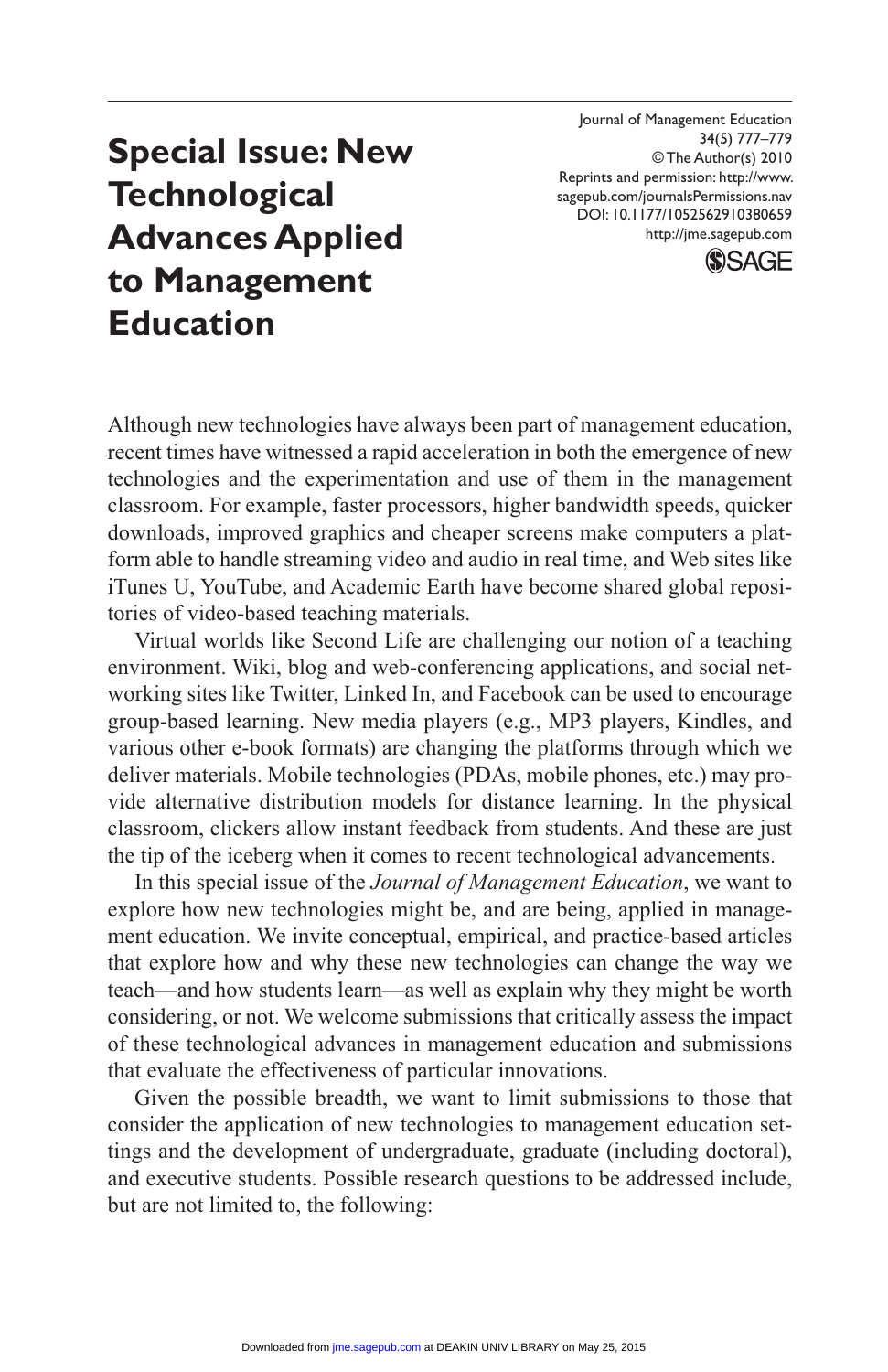- What is the role of today's emerging technologies in management education? How should educators conceptualize this role? As a tool, course platform, teaching substitute, learning environment, assessment device, or something else?
- When should new technologies be introduced into the management classroom? When should they not?
- For a given new technology or tool (e.g., wikis, blogs, Twitter, Second Life, clickers, etc), describe an innovative use in the management education classroom. How has it changed how you teach, or how students learn? What do students think about the innovation? How do you know it has made an improvement? What advice would you give other educators considering this technology?
- What criteria should management educators use to assess whether a new technological advance improves teaching and learning?
- Are there learning curves in using and optimizing the use of a new technological advance? To what extent does the introduction of new technologies require the diversion of teaching time to instructing students how to use them? What is the cost/benefit analysis?
- How are technological advances changing our notions of time and space in regards to the management education classroom? What opportunities and challenges does this change represent?
- Do certain technologies appeal more to specific categories of students, or particular course objectives? Are they more effective with specific categories of students, or particular course objectives?
- Laptops, cell phones, and other emerging technologies have also created challenges and distractions in the management classroom. Describe innovative approaches to mitigate the negative impact of new technologies on learning. What specifically did you do, and how did you measure improvement? What advice would you give other educators considering a similar approach?
- Does the adoption of new technologies produce inequalities and disadvantages in the management classroom, e.g., in terms of quality and access to equipment? How can these challenges be overcome?
- How is the role of the management educator evolving as today's emerging technologies (especially social-network and student-tostudent–based technologies) are integrated into the classroom?
- Where are these new technologies taking us as management educators? How will these new technologies alter the appearance and form of the 2020 management classroom? How will we teach differently, and how will students learn differently?